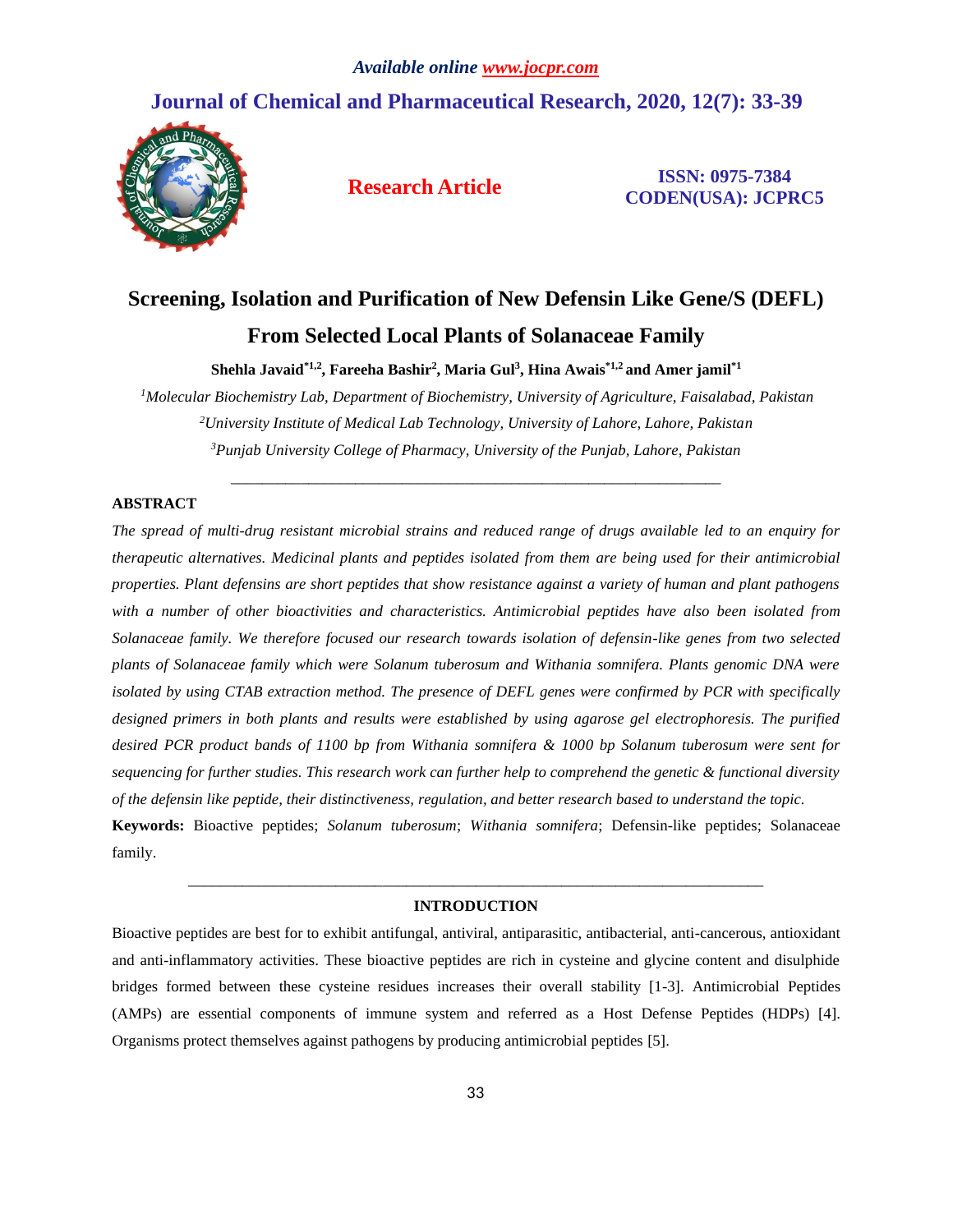These peptides are ubiquitous in nature and show action against a wide variety of both gram positive and gramnegative bacteria, fungi, viruses, both exo and endo parasites and ultimately to cancerous cells [6]. They have been isolated from different organisms, as they are conserved peptides and found in vertebrates and invertebrates as well as in every plant [7]. These bioactive peptides were called as defensins and were first isolated from wheat grains and barley [8,9].

Plant defensins are cationic peptides that are universal inside of the plant kingdom and have a place with a large superfamily of antimicrobial peptides found in a few living beings on the whole called defensins. The essential structure of these peptides incorporates 45 to 54 amino acids deposits with extensive arrangement variety. Defensins contain cysteine and disulphide bridges among these cysteines provide them stability [8]. α-defensin and β-defensin are two kinds of defensins. Defensins are considered to be best known antimicrobial peptides from plants. Four disulphide bridges are present in all known members of this class and are folded into a globular pattern that have one K-helix and three L-strands [10].

Defensins are mainly found in plant seeds and protect seeds from soil pathogenic fungi and greatly stimulate the survival of plant seedling. Some organs express more than one defensin gene but at least one defensin gene is expressed in each organ. Defensin genes are inducible by pathogen attack which supports their role in defense. In addition, induction of defensin genes also takes place by environmental stress such as cold and salt, drought and the signaling molecules like ethylene, methyl jasmonate and salicylic acid [11]. Plants have a substantial collection of genes encoding defensin-like (DEFL) polypeptides that have a monitored example of cysteine buildups, however, are generally variable in the developed protein [12]. Plant defensin like peptides additionally contain an N-terminal signal sequence, comparable intron size and position and conserved cysteine residues [13,14].

These DEFL specifically interact with membrane receptor kinase to fulfil their antimicrobial mode of activity [15]. Other than defense response against pathogenic organisms defensins and DEFL also work in plant growth and maturity. These activities make them best tools of choice for application in medicinal and agricultural organizations. A variety of DEFL peptides have been discovered but still a lot must be exposed about the isolations and activities of DEFL in the perspective of their diversity [16,17].

The above discussion encourages further studies on defensin like genes as a therapeutic potential agent. The present project was therefore focus towards the isolation of defensin-like gene from selected plant of Solanaceae family.

#### **MATERIALS AND METHODS**

Defensin like genes were isolated from selected plants of Solanaceae family by using genomic DNA as A template and subjected to sequence analysis. The whole work regarding this research was carried out in Molecular Biochemistry Laboratory, Department of Biochemistry, University of Agriculture, Faisalabad.

#### **Selection of plants**

The seeds of selected plants were procured from AARI (Ayub Agriculture Research Institute), Faisalabad, Pakistan and from local market of Faisalabad. Plants were grown in pots by giving favorable conditions for proper growth in university Botanical garden, UAF.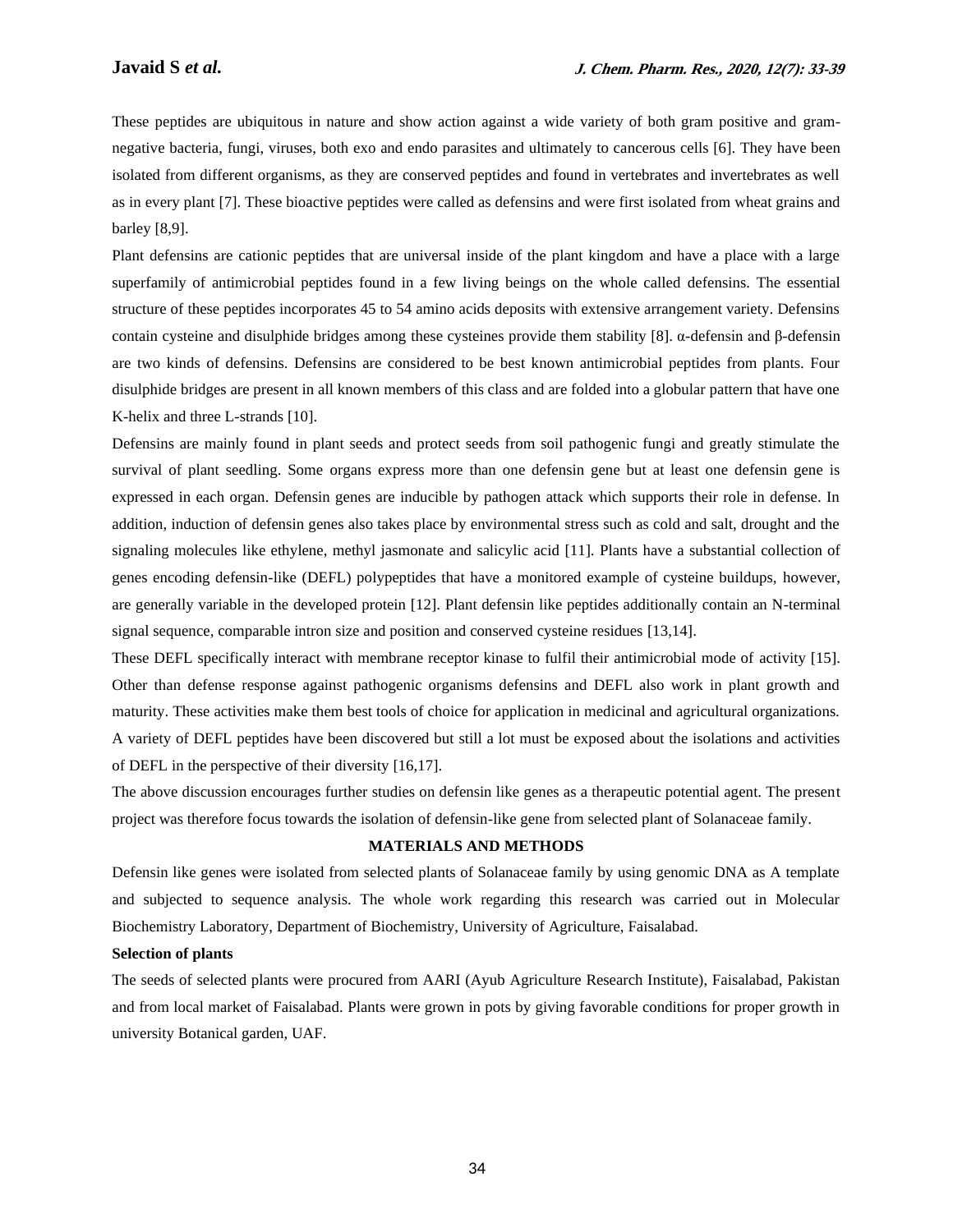#### **DNA Sisolation**

The fresh leaves of the *Solanum tuberosum* and *Withania somnifera* were used for Genomic DNA isolation. The isolation of the nucleic acid (avoiding RNA by use of RNases) was according to the protocols defined by Doyle and Doyle [18]. The DNA isolation was confirmed on 1% agarose gel (w/v in 1X TAE) and stained with ethidium bromide. Further quantification of DNA was done by spectrophotometric analysis. The purity of the DNA was checked by finding A260/280 ratio. Quantity was determined in ng/mL.

#### **Polymerase chain reaction**

Defensin like genes (DEFL) were amplified by PCR in a 50 μL reaction mixture from the genomic DNA of *Solanum tuberosum* and *Withania somnifera* using specifically designed primer according to the available reported cDNA sequence by using online bioinformatic softwares like (www.JustBio.com and http://simgene.com/Primer3) [19]. The conditions to be optimized for the PCR reaction mixture were 20-100 ng of Genomic DNA, 10X PCR buffer (ThermoSCIENTIFCTM), 2 mM dNTPs (Mixture), Forward and reverse primers 0.1-1 μM each, 1-6 mM MgCl<sup>2</sup> and 1.25 U/50 μL reaction of Taq DNA Polymerase using Gene Amp PCR System 2400 as thermocycler (Perkin Elmer, USA).

The amplification was done using 3 minute hold for initial denaturation at 94°C followed by 34 cycles of repeated denaturation (94°C for 40 sec), variable optimizeable annealing temperatures (from 45-55°C for 1-2 min) and polymerization (72°C for approximately 1 min) followed by a hold of polymerization of 5 minutes at 72°C. For *Solanum tuberosum* and *Withania somnifera* the designed primers were used ST982F: 5/- CTGCCCTTTCAAAAGTAGTTGC-3/ and ST982R: 5/-CCACTGCTAAATCGCTCTGTACT-3/. The amplicons were confirmed on 1.2% agarose gel electrophoresis.

#### **PCR product purification**

FavorPrepTM, Gel Purification Mini KitCat. No.: FAGPK 001 (50 Preps) FAGPK 001-1 (200 Preps) was used for the purification of PCR product. This kit was provided with binding, washing and elution buffer. This kit method was used to purify an amplified PCR product or a fragment of DNA by digesting agarose gel which was also confirmed electrophoretically. Then this purified product was sent for further sequencing and affirmation of isolated genes from *Solanum tuberosum* & *Withania somnifera*.

#### **Sequencing**

Sequencing of required and isolated genes were done by sending samples to CAMB, Lahore by using Sanger's method.

#### **RESULTS AND DISCUSSIONS**

#### **Selection of plant and DNA isolation**

Therapeutic plants speak to a rich source of antimicrobial operators. Plants are utilized therapeutically as a part of distinctive nations and are important source of numerous intense and effective medications for the majority of the world's population [20]. Different plants were studied for the presence of defensins and defensin like genes. Plants of the Solanaceae family were largely unexplored for defensin like genes hence the plants belonging to Solanaceae family were selected to check their possession for defensin like genes. So, the plants of Solanaceae family have been studied most extensively for defensin like genes. A starchy tuber of the plant *Solanum tuberosum* & *Withania*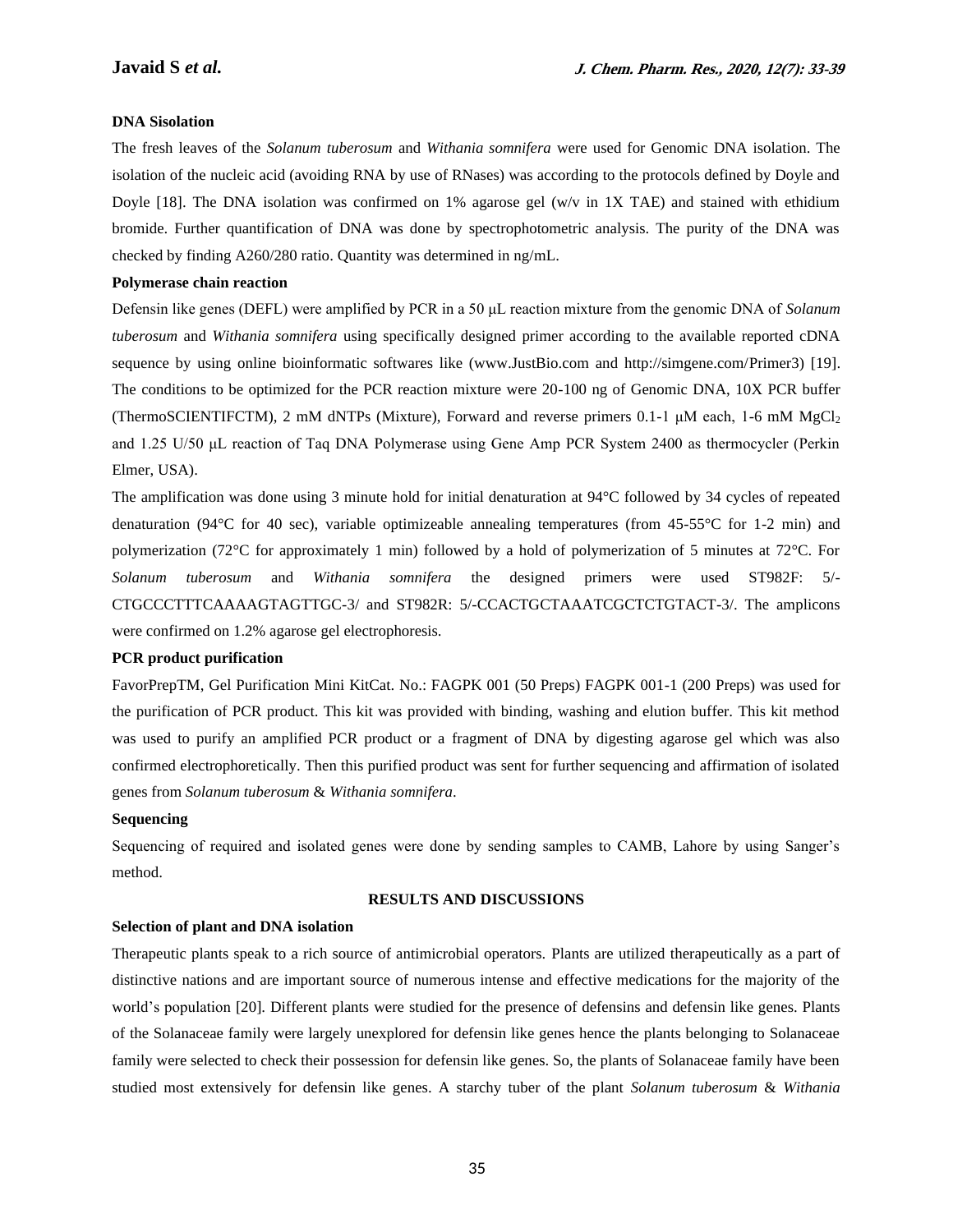*somnifera* (winter cherry) are perennial in the family of Solanaceae. These plants are present both in tropical and subtropical areas. The cellular mass of these local vegetable & fruity plants was therefore used for DNA isolation following the method of Doyle and Doyle [18]. As Tamari et al., [21] isolated DNA from petunia hybrida tissues belonging to Solanaceae family by using CTAB and Edwards DNA extraction method. The isolated DNA was confirmed by gel electrophoresis as shown in Figure 1.



**Figure 1. Isolation of genomic DNA from** *Solanum tuberosum* **and Withania somnifera.**

Lane 1,2 shows genomic DNA from *Solanum tuberosum* and *Withania somnifera*, respectively extracted by the method of Doyle and Doyle [18] and treated with RNases to be used for PCR and lane 3 shows the Marker (M) 1 kb DNA Ladder (Fermentas).

#### **Polymerase chain reaction (PCR)**

To isolate the defensin like genes of *Withania somnifera* & *Solanum tuberosum* from the genomic DNA. So, a set of oligodeoxyribonucleotide primers were designed from the gene sequence available from GeneBank NCBI based on deduced nucleotide sequence of DEFL gene from Solanaceae family using the CDS region encoding *Solanum tuberosum* gene from cDNA and conserve sequence chose from different sequence for this purpose [22].

The primers were designed using online primer designing tools available on (www.JustBio.com or primer 3.0) for the PCR amplification from the genomic DNA that may possess sequence encoding DEFL gene that was not previously practiced although some non-coding regions that are usually present in the genome.

Therefore much effort was done in optimizing the conditions for the amplification of the gene sequence on genomic DNA regarding the optimization of MgCl<sub>2</sub>, Primers and DNA concentrations to be used for amplification along with PCR thermal cycling conditions specially annealing temperatures were optimized in our work for the amplification of DEFL gene.

The optimum concentrations for the amplification of PLCPs approximately 1100 bp expected gene size were  $MgCl<sub>2</sub>$ 2.5 mM, Primer 10  $\mu$ M each (diluted with sterile H<sub>2</sub>O) and DNA 50 ng. The thermal cycling conditions were optimized where initial; denaturation at 94°C for 3minutes and 34 cycles of denaturation at 94°C for 40 sec, annealing at 48°C for 1 minute, extension at 72°C for 1 minutes. Followed by extended polymerization of 5 min at 72°C to add poly A tail and amplify completely. PCR was performed on both the DNA samples S1 and S2 isolated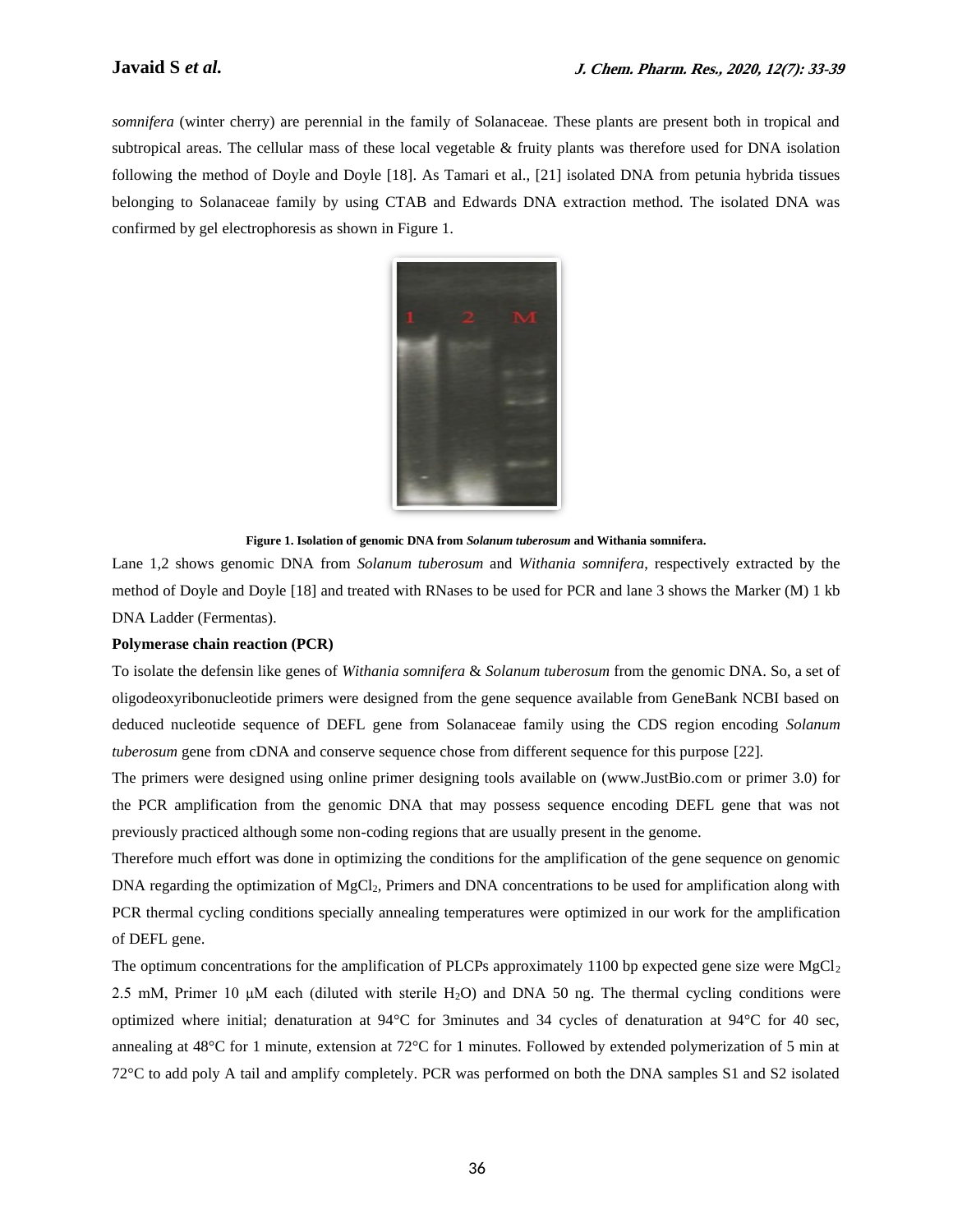from leaves of the *Withania somnifera* and *Solanum tuberosum* plants after several tries the product achieved was electrophoretically viewed on 1% agarose gel at 80 volts for 1 hours as shown in Figure 2.



**Figure 2. Electrophoresed gel of PCR showing amplification of defensin like gene from** *Withania somnifera* **and** *Solanum tuberosum* **by using ST980 F/R primer.**

On left side lane M shows 1 kb DNA ladder (Fermentas) of 0.5 µg/µL Lane C shows PCR amplification of template DNA of Withania somnifera and D shows *Solanum Tuberosum*.

Genomic DNA fragments of approximately 1100 bp and 1000 bp from *Withania somnifera* and *Solanum tuberosum* were obtained at the 2.5 mM and 3 mM MgCl<sub>2</sub> concentration but clear band was obtained at 2.5 mM concentration of MgCl<sup>2</sup> because MgCl<sup>2</sup> act as a cofactor for Taq polymerase [20]. Specific DEFL genes close to primer product size were amplified in *Withania somnifera* and *Solanum tuberosum*.

DEFL genes were also reported in *Solanum tuberosum* and *Solnum lycopersicum* plants of Solanaceae family but *Withania somnifera* belonging to Solanaceae family was remained unexplored for defensin like genes. No DEFL gene was previously reported in this plant.

New studies prompted the disclosure of a few extra cysteine-rich peptide families from different plants for example 93 DEFL in *Oryza sativa* and no less than 300 DEFL in *A. thaliana* [16,17]. To verify the *Arabidopsis thaliana* defensin like microarray data (AtDEFL) Tesfaye et al., [23] employed quantitative reverse-transcription polymerasechain reaction (qRT-PCR). Defensin like genes were verified in selected Solanaceae plants by using conventional PCR, PCR with different reaction Recipe and touchdown PCR by using ST980 F/R primer.

#### **PCR product purification by using kit method**

The next step was the purification of PCR product from gel. The preferable purification was the gel extraction because only required band separated from the gel and next, we preceded it by Favoprep gel purification mini kit (FAVORGEN Biotech Core cat: FAGPK001).

Amplified and purified DEFL like gene sequence was loaded on 1% agarose gel with 40 µl sample and 1 Kb DNA ladder (fermentas) was run for 1 hour by applying a voltage of 70 V. Apparatus was set as two wells of the comb are combined so as to increase the capacity for sample. The electrophoresed gel is shown in Figure 3.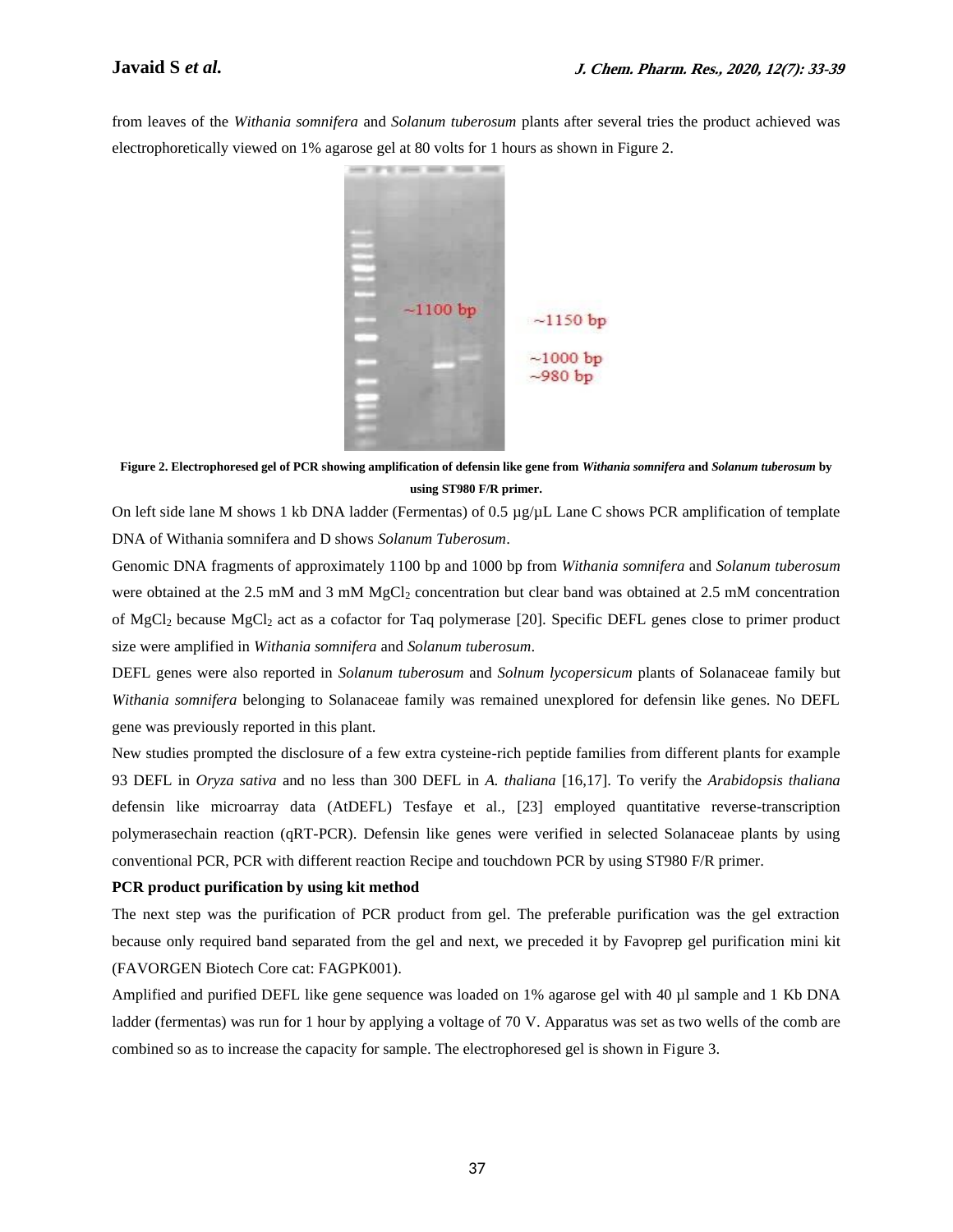

**Figure 3. Loading whole sample volumes for gel extraction and purifcation. Lane M represents marker.**

Lane 1 & 2 shows amplification of DEFL in *Solanum tuberosum* & while lane 3 represents amplification of DEFL *Withania somnifera*.

The expected purified band of approximate 1000 bp and 1100 bp size of DEFL gene were sent for sequencing to  $1<sup>st</sup>$ base DNA sequencing Panicon singapore and the sequence obtained was then used for genetic analysis or comparison with reported sequences by using different bioinformatics tools like BLAST and CLUSTUL W. Natarajan et al., [24] used QIAEX II Gel extraction system (Qiagen, Valencia, CA) for purification of desired gene while Favoprep gel purification mini kit was used for the purification of DEFL gene.

#### **Sequencing**

DNA sequencing is the Determination of nucleotide sequence in a DNA sample. A modified PCR reaction is used for conducting DNA sequencing. Genomic DNA was isolated from selected Solanaceae plants and targeted genes were amplified by using polymerase chain reaction. Amplification of the desired genes were confirmed by visualizing the electrophoresed gel in gel documentation system. Multiple trials were done to attain clear visualization. After confirmation, the desired genes were purified by using FavorprepTM Gel Purification mini Kit of 50-200 preps size (FAVORGEN, Biotech Core, and Catalogue No. FAGPK001-1).

Primers were diluted according to the requirement of  $1<sup>st</sup>$  base DNA sequencing service. For this 100 µl primers stock solution was prepared by using TE buffer for each forward and reverse primer and then a working solution of 1:10 ratio was prepared. The forward and reverse gene sequencing of *Solanum tuberosum* and *Withania somnifera* was done by Sanger's first-generation sequencing method. But due to change in climate and habitat of local plant, our sequence analysis showed least similarity with the original DEFL gene sequence.

#### **CONCLUSION**

Bioactive proteins involved in defense mechanism by their ability to bind with cellular membranes of pathogens in non-receptor type of binding and act as antioxidants. The present project has main focus on solution of problems concerned with human health and food. Purpose of the study was isolation, screening, and analysis of defensin like genes from unexplored medicinal plants of our region. Sequence analysis of *Solanum tuberosum* and *Withania somnifera* can be use by online bioinformatics tools for comparison of genetic variations, phylogenetic studies and for gene characterization.